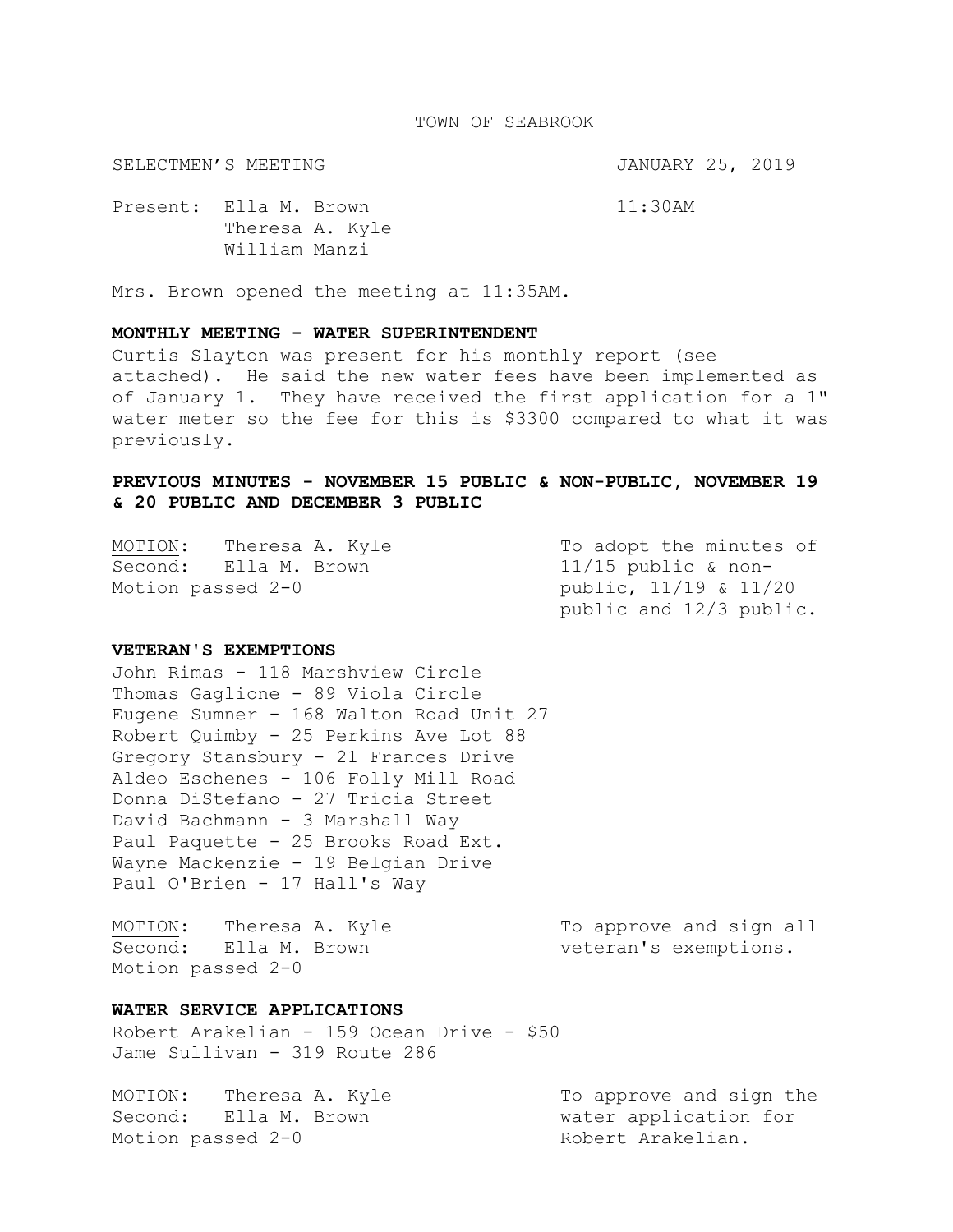MOTION: Theresa A. Kyle To send back Jame Second: Ella M. Brown Sullivan water Motion passed 2-0 application for the

second time.

### **SEWER SERVICE APPLICATION**

Nancy Arakelian - 159 Ocean Drive - \$150

MOTION: Theresa A. Kyle To approve and sign the Second: Ella M. Brown sewer application. Motion passed 2-0

#### **QUITCLAIM DEED - HILLSIDE CEMETERY**

George Lockwood - Section 31 Plot 54

| MOTION: | Theresa A. Kyle       |  | To approve and sign the |  |  |
|---------|-----------------------|--|-------------------------|--|--|
|         | Second: Ella M. Brown |  | quitclaim deed.         |  |  |
|         | Motion passed 2-0     |  |                         |  |  |

### **REAUTHORIZATION OF ERZ ZONE**

Mr. Manzi explained that new businesses could get some tax benefit if located within these zones so they are asking if the town wants to reauthorize. It does not give them any local tax benefit.

| MOTION: | Theresa A. Kyle       | To approve the re-       |
|---------|-----------------------|--------------------------|
|         | Second: Ella M. Brown | authorization of the ERZ |
|         | Motion passed 2-0     | zones.                   |

#### **CANDIDATES NIGHT - FEBRUARY 28 AT 6PM**

MOTION: Theresa A. Kyle To approve the use of Second: Ella M. Brown The Selectmen's meeting Motion passed 2-0 room for candidates night on 2/28 at 6PM.

## **LAND SALE**

Mr. Manzi explained this is the purchase of land on Folly Mill Road in the amount of \$299,900 that was put out to bid.

MOTION: Theresa A. Kyle To approve the sale of Second: Ella M. Brown the land on Folly Mill Motion passed 2-0 Road pursuant to the

bid process in the amount of \$299,900.